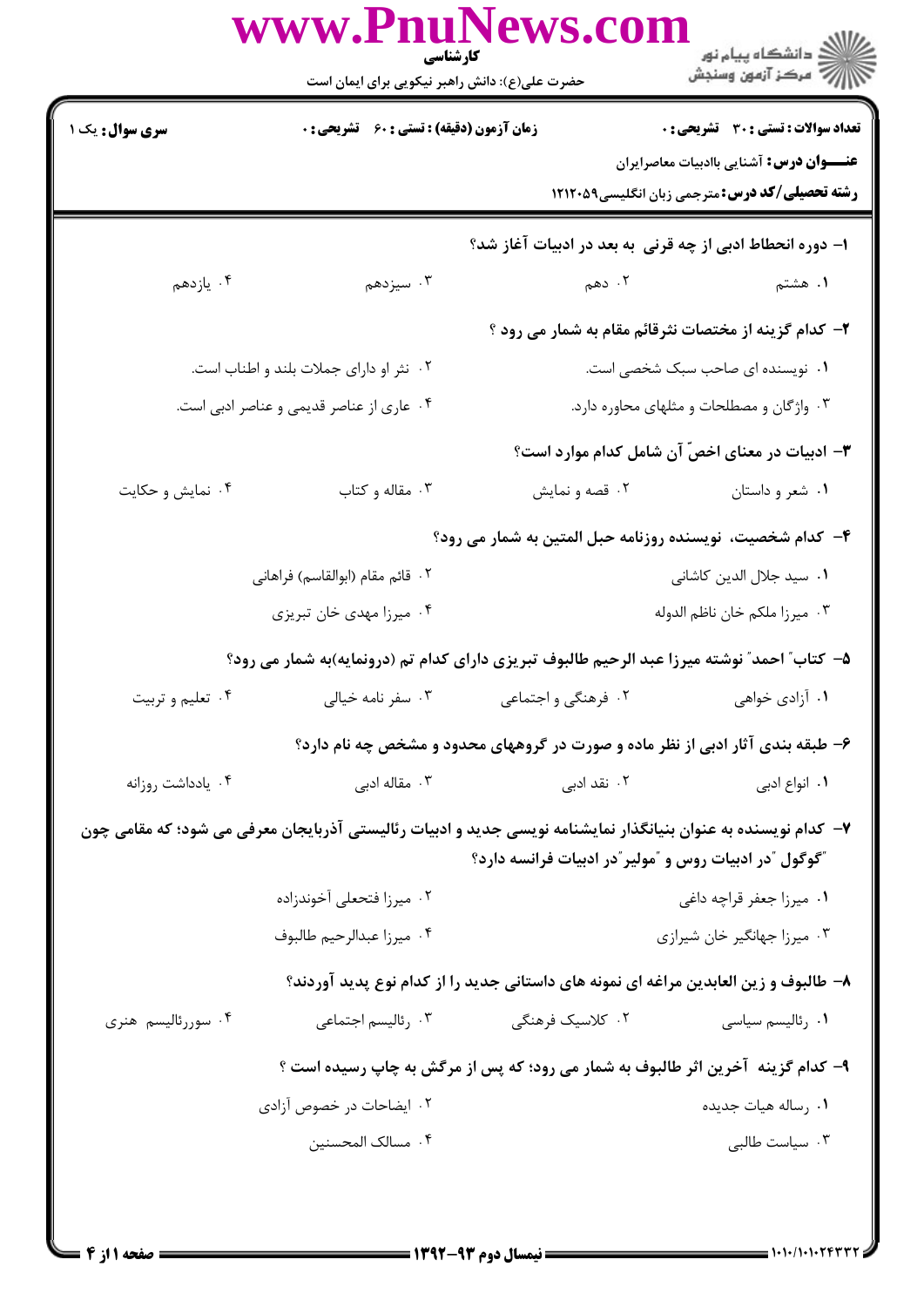|                                                                                                                                    | www.PnuNews.co<br>كارشناسي<br>حضرت علی(ع): دانش راهبر نیکویی برای ایمان است |                                                                                        | ر<br>دانشڪاه پيام نور)<br>ا∛ مرکز آزمون وسنڊش                                                                                                            |  |
|------------------------------------------------------------------------------------------------------------------------------------|-----------------------------------------------------------------------------|----------------------------------------------------------------------------------------|----------------------------------------------------------------------------------------------------------------------------------------------------------|--|
| <b>سری سوال : ۱ یک</b>                                                                                                             | <b>زمان آزمون (دقیقه) : تستی : 60 ٪ تشریحی : 0</b>                          |                                                                                        | <b>تعداد سوالات : تستي : 30 ٪ تشريحي : 0</b><br><b>عنـــوان درس:</b> آشنایی باادبیات معاصرایران<br><b>رشته تحصیلی/کد درس:</b> مترجمی زبان انگلیسی1۲۱۲۰۵۹ |  |
|                                                                                                                                    | ۰۲ تحولات اقتصادی و سیاسی                                                   | ∙ا− جیمز موریه کتاب ″حاجی بابای اصفهانی″ را به کدام علت نوشته است ؟                    | ۰۱ بیان نحوه زندگی ایرانیان                                                                                                                              |  |
|                                                                                                                                    | ۰۴ انتقاد از آداب و سنن ایرانیان                                            |                                                                                        | ۰۳ بیان آثار تاریخی اصفهان                                                                                                                               |  |
|                                                                                                                                    |                                                                             | 1۱– کدام نویسنده نام خود را به عنوان بنیانگذار طنز جدید در ادب معاصر به  ثبت می رساند؟ |                                                                                                                                                          |  |
| ۰۴ صادق هدایت                                                                                                                      | ۰۳ جلال آل احمد                                                             | ۰۲ محمد علی جمال زاده                                                                  | ۰۱ علی اکبر دهخدا                                                                                                                                        |  |
|                                                                                                                                    |                                                                             |                                                                                        | <b>۱۲</b> - داستان مانی نقاش اثر کدام نویسنده است؟                                                                                                       |  |
| ۰۴ محمد علی فروغی                                                                                                                  | ٠٣ عباس اقبال آشتياني                                                       | ۲. موسی کبودر آهنگی                                                                    | ۰۱ صنعتی زاده کرمانی                                                                                                                                     |  |
| ۱۳- مقالات دهخدا که در روزنامه صور اسرافیل چاپ می شد، با چه امضایی منتشر می شد ؟                                                   |                                                                             |                                                                                        |                                                                                                                                                          |  |
| ۰۴ دخو                                                                                                                             | ۰۳ پرند                                                                     | ۰۲ حکمت                                                                                | ١. مجمع                                                                                                                                                  |  |
|                                                                                                                                    |                                                                             | ۱۴– کدام ویژگی در مورد سید اشرف الدین گیلانی (قزوینی)صحیح به کار رفته است ؟            |                                                                                                                                                          |  |
|                                                                                                                                    |                                                                             |                                                                                        | ۰۱ شاعر ملی عهد انقلاب مشروطه خوانده شده است.                                                                                                            |  |
|                                                                                                                                    |                                                                             |                                                                                        | ۰۲ شعر او از دیدگاه زیبا شناختی هنری ارزش والایی دارد.                                                                                                   |  |
|                                                                                                                                    |                                                                             |                                                                                        | ۰۳ روزنامه وی دارای مطالب اجتماعی و اقتصادی بود.                                                                                                         |  |
|                                                                                                                                    | ۰۴ آرین پور نشان داده است که از قایم مقام اقتباس کرده است.                  |                                                                                        |                                                                                                                                                          |  |
|                                                                                                                                    |                                                                             | ۱۵– کدام گزینه نخستین اثر جمال زاده است که در سال ۱۹۱۸میلادی منتشر شد؟                 |                                                                                                                                                          |  |
| ۰۴ سروته یک کرباس                                                                                                                  | ۰۳ یکی بود یکی نبود                                                         | ۰۲ گنج شایگان                                                                          | ۰۱ فارسی شکر است                                                                                                                                         |  |
|                                                                                                                                    |                                                                             | ۱۶- کدام اثر صادق هدایت در عالم هنر پیچیده و سبمولیک به شمار می رود ؟                  |                                                                                                                                                          |  |
| ۰۴ زنده به گور                                                                                                                     | ۰۳ سه قطره خون                                                              | ۰۲ سايه روشن                                                                           | ۰۱. بوف کور                                                                                                                                              |  |
| ۱۷- گزارشهای بزرگ علوی از آزار و شنکجه زندانیان سیاسی دوره رضا شاه که علوی نیز یکی از آنان بوده است ؛در کدام اثر<br>نوشته شده است؟ |                                                                             |                                                                                        |                                                                                                                                                          |  |
| ۰۴ نامه ها                                                                                                                         | ۰۳ پنجاه و سه نفر                                                           | ۰۲ چشمهایش                                                                             | ٠١ موريانه                                                                                                                                               |  |
|                                                                                                                                    | 18- کدام گزینه اولین رمان اجتماعی فارسی عصر مشروطه به شمار می رود؟          |                                                                                        |                                                                                                                                                          |  |
| ۰۴ انتقام                                                                                                                          | ۰۳ روزگار سياه                                                              | ۰۲ تفریحات شب                                                                          | ۰۱ تهران مخوف                                                                                                                                            |  |
|                                                                                                                                    |                                                                             |                                                                                        |                                                                                                                                                          |  |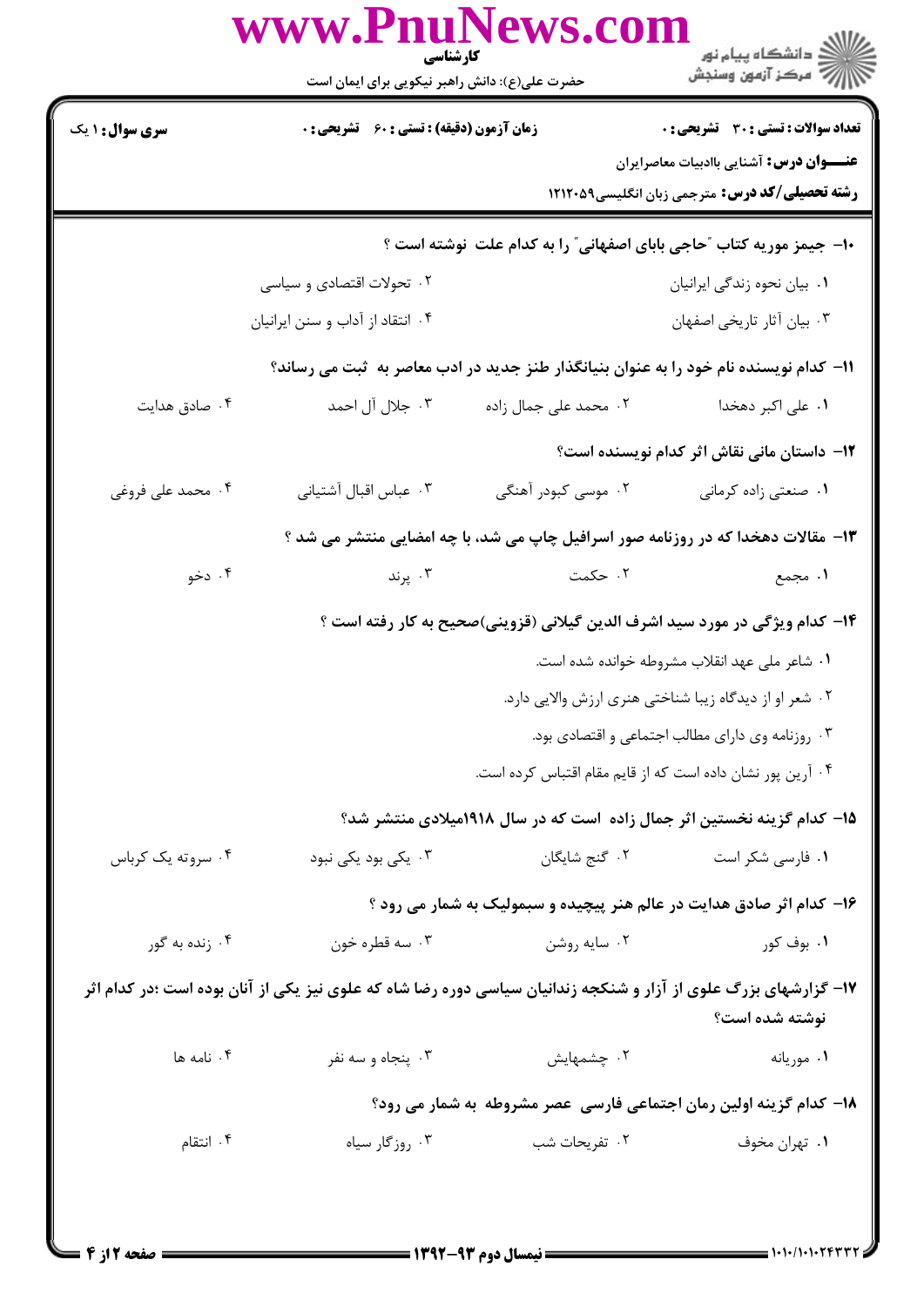|                        | حضرت علی(ع): دانش راهبر نیکویی برای ایمان است      |                            | ان دانشگاه پيام نور<br>ان مرکز آزمون وسنجش                                                                           |
|------------------------|----------------------------------------------------|----------------------------|----------------------------------------------------------------------------------------------------------------------|
| <b>سری سوال : ۱ یک</b> | <b>زمان آزمون (دقیقه) : تستی : 60 ٪ تشریحی : 0</b> |                            | <b>تعداد سوالات : تستی : 30 ٪ تشریحی : 0</b><br><b>عنـــوان درس:</b> آشنایی باادبیات معاصرایران                      |
|                        |                                                    |                            | <b>رشته تحصیلی/کد درس:</b> مترجمی زبان انگلیسی1۲۱۲۰۵۹                                                                |
|                        |                                                    |                            | ۱۹– کدام شخص نخستین کسی است که با علاقه و تلاش بی نظیر به تحقیق در فرهنگ و زبانهای ایران پیش از اسلام همت<br>گماشت ؟ |
| ۰۴ ابراهيم پورداوود    | ۰۳ محمد معین                                       | ۰۲ احمد کسروی              | ٠١ سعيد نفيسي                                                                                                        |
|                        |                                                    |                            | +۲- کتاب ؒ حکمت سقراط ؒ اثر محمد علی فروغی در چه زمینه ای نوشته شده است ؟                                            |
| ۰۴ تاريخ قديم روم      | ۰۳ فن سماع طبیعی                                   | ٠٢ فن خطابه و بلاغت        | ٠١ فلسفه يونان باستان                                                                                                |
|                        |                                                    |                            | <b>۲۱</b> - کدام نویسنده روزنامه ای به نام ؒ فکر آزاد  ؒمنتشر کرد ؟                                                  |
| ۰۴ ملک الشعرای بهار    | ۰۳ محمد معین                                       | ۰۲ عباس اقبال آشتيانى      | ۰۱ احمد بهمنيار                                                                                                      |
|                        |                                                    |                            | ۲۲– کدام نویسندگان را آغازگران نقد ادبی جدید در ایران دانسته اند؟                                                    |
|                        | ۰۲ عبدالحسین زرین کوب - محمد حقوقی                 |                            | ۰۱ تقى رفعت- لطفعلى صورتگر                                                                                           |
|                        | ۰۴ رضا براهني - نيما يوشيج                         |                            | ۰۳ تقى رفعت - نيما يوشيج                                                                                             |
|                        |                                                    |                            | ۲۳- کدام گونه ادبی در روزنامه های "مردم"و "چلنگر"در سالهای ( ۱۳۳۲-۱۳۲۰ ) رواج می یابد؟                               |
| ۰۴ ادبیات کارگری       | ۰۳ ادبیات نمایشی                                   | ۰۲ ادبیات حماسی            | ٠١ ادبيات رسمي                                                                                                       |
|                        |                                                    |                            | ۲۴- "زندگی و مرگ پهلوانان در شاهنامه" اثر کدام نویسنده به شمار می رود؟                                               |
| ۰۴ غلامحسین ساعدی      | ۰۳ بهرام بيضايي                                    | ۰۲ اسلامی ندوشن            | ۰۱ احمد علی رجایی                                                                                                    |
|                        |                                                    |                            | ۲۵– داستانهای صادق چوبک از دیدگاه کدام نقد فاقد ارزش می باشد؟                                                        |
| ۰۴ اخلاقی              | ۰۳ اجتماعی                                         | ۰ <sup>۲</sup> روان شناختی | ٠١. جامعه شناسي                                                                                                      |
|                        |                                                    |                            | ۲۶- کدام اثر صادق چوبک از لحاظ فرم و محتوا برجسته ترین اثر او به شمار می رود ؟                                       |
| ۰۴ روز اول قبر         | ۰۳ سنگ صبور                                        | ۰۲ تنگسیر                  | ۰۱ آدمک چوبی                                                                                                         |
|                        |                                                    |                            | ۲۷- کدام اثر از نمونه های عالی گزارش نویسی در ادبیات معاصر به شمار می رود ؟                                          |
|                        | ۰۲ در يتيم خليج فارس                               |                            | ۰۱ جزیره خارک                                                                                                        |
|                        | ۰۴ خسی در میقات                                    |                            | ۰۳ نامه های جلال آل احمد                                                                                             |